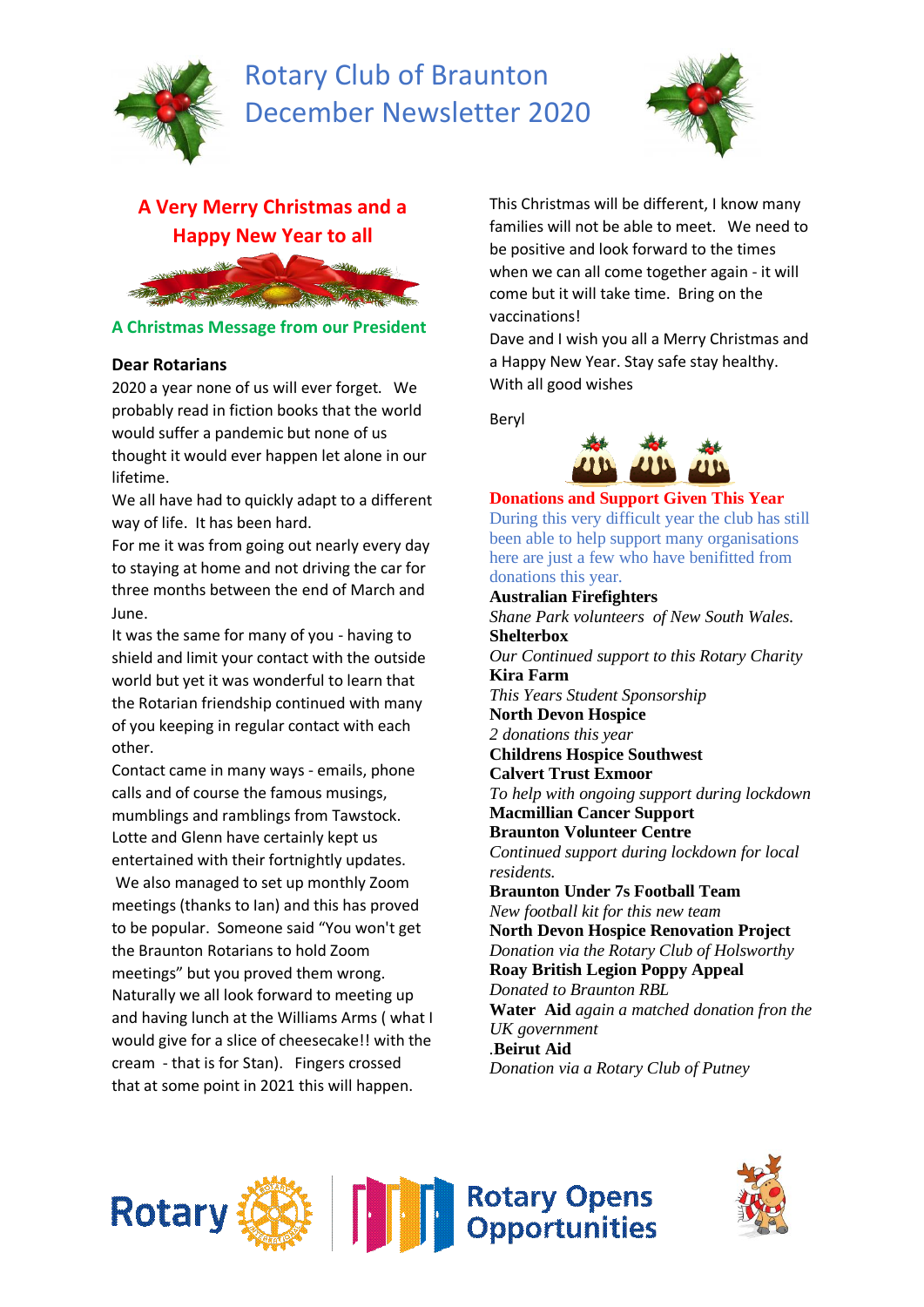

## Rotary Club of Braunton December Newsletter 2020



### **Braunton FoodBank a Christmas Gift**



*President Beryl hands over a cheque to Natasha O'Dollell at the Foodbank*



Latest news from the Fair Committee, due to the Covid 19 Pandemic the date of the Fair has been rescheduled to the August Bank Holiday Sunday *(Subject to confirmation from the Parish Council)*

## **Kira Farm Update**

#### *A message from our sponsord student Joel*

I hope you are very well my dear friends. It has been a while since I last heard from you. I pray things are moving well with you. Life here has been not bad except for the virus which has kept us locked in one place. I have been okay here in Gulu doing a few building jobs and we have been meeting with other Kira trainees from the community who are helping us gain more skills. It is always a good time when we meet them. I do miss Kira and looking forward to when it opens next year so that I can go back to finish with the training. That is a time I can't wait to see! How have you been? I would love to hear! I will try to write to you next month possibly. Please stay safe always. Blessings and take care. Best Regards Joel

Kira Farm will hopefully be joining us on ZOOM during our January Meeting. Details to follow.



We all missed this event in 2020, like so many of our other fundraising activities, the golf balls remained in the bag. Well standby to check those numbered balls, hopefully we will be able to let those pesky little balls roll in August 2021, subject of course to how things playout with Covid restrictions.

#### **News from Braunton Academy**

Due to Social Distancing and the Academy's Covid Safety Protocols Year 11 Interviews will not be held during this school year. *A main Club activity supporting the youth of the village, these interviews have been held for many years, hopefully the Club will be able to resume this worthwhile service next year*

**With the excellent news that a vaccine will soon be available, let us all hope this will allow life to return to normal as soon as possible and we can resume our weekly meetings. In the meantime keep in touch and our Zoom meetings will continue on a monthly basis. Stay safe, keep well.**



**Ian Welsh for Club News and Views email. [ian.welsh75@gmail.com](mailto:ian.welsh75@gmail.com) Robert Haynes Club Secretary email. rgbhaynes@talktalk.net Web sit[e www.brauntonrotary.org](http://www.brauntonrotary.org/) Or find and like us on Facebook.**





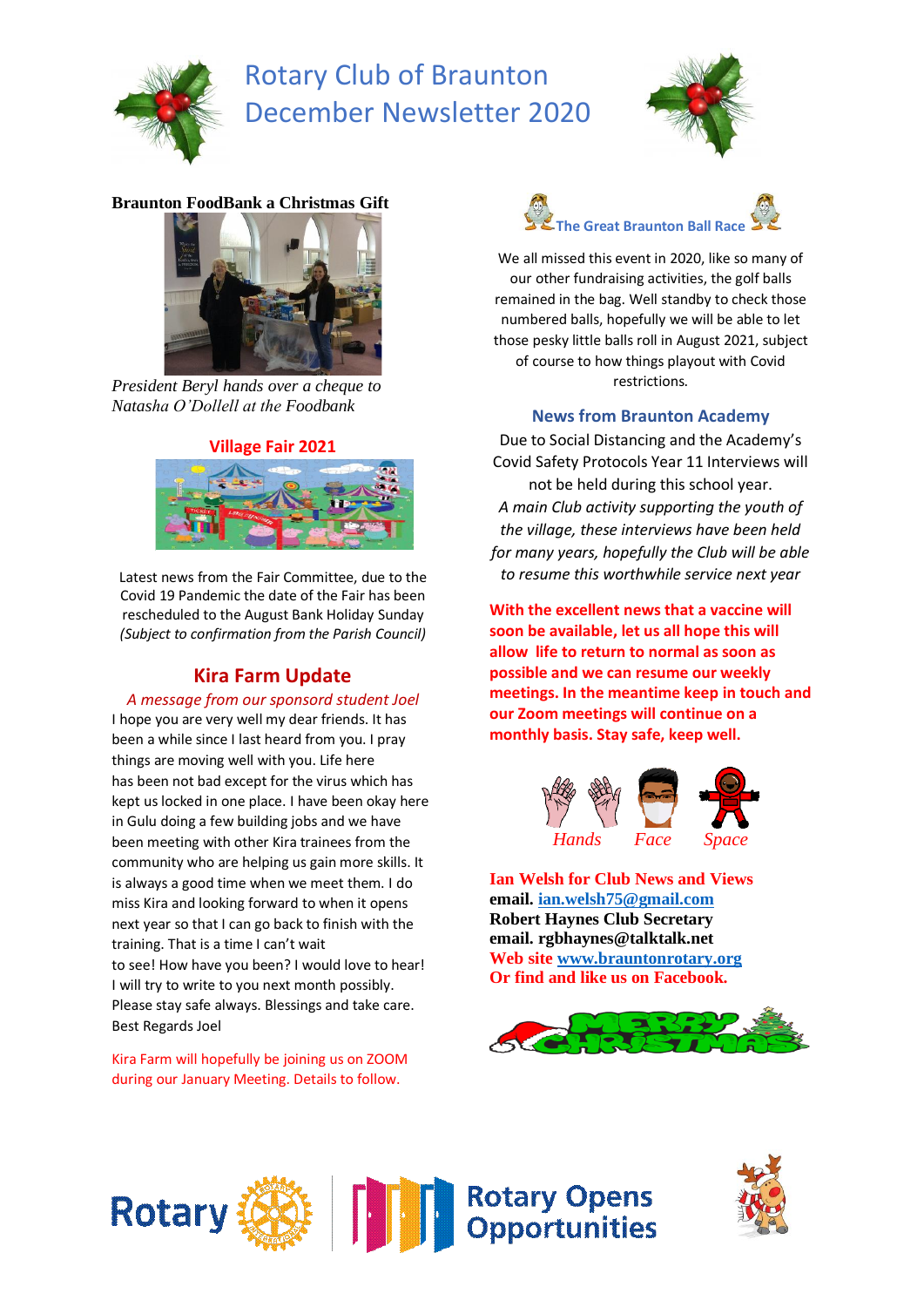